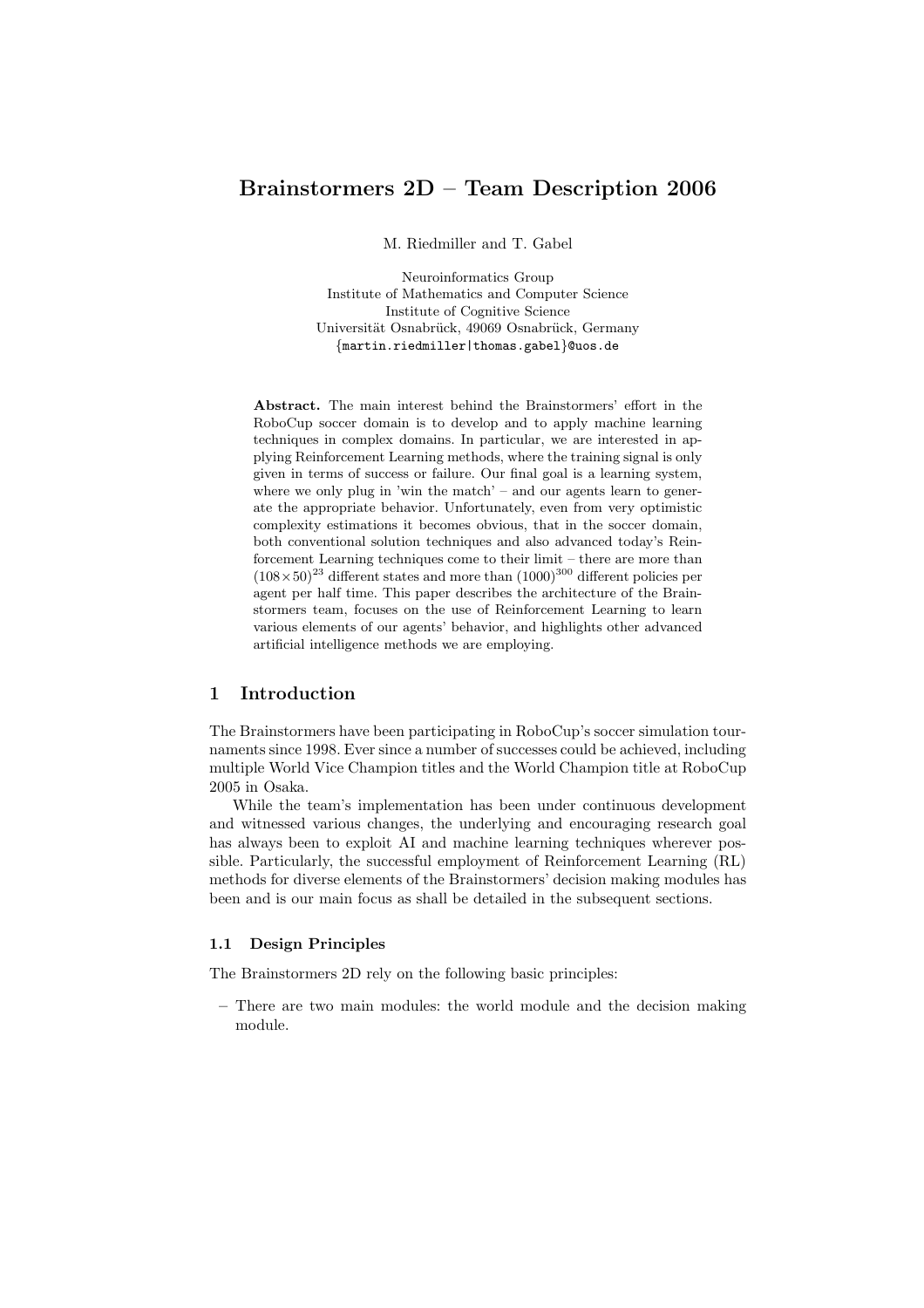- Input to the decision module is the approximate, complete world state.
- The soccer environment is modelled as a Markovian Decision Process (MDP).
- Decision making is organized in complex and less complex behaviors.
- A large part of the behaviors is learned by Reinforcement Learning methods.
- Modern AI methods are applied wherever possible and useful (e.g. particle filters are used for improved self localization).

### 1.2 The Brainstormers Agent

The decision making process the Brainstormers Agent is based upon is inspired by behavior-based robot architectures. A set of more or less complex behaviors realize the agents decision making as sketched in Figure 1.2. To a certain degree this architecture can be characterized as hierarchical, differing from more complex behaviors, such as "no ball behavior", to very basic, skill-like ones, e.g. "pass behavior". Nevertheless, there is no strict hierarchical sub-divisioning. Consequently, it is also possible for a low-level behavior to call a more abstract one. For instance, the behavior responsible for intercepting the ball may, under certain circumstances, decide that it is better to not intercept the ball, but to focus on more defensive tasks and, in so doing, call the "defensive behavior" delegating responsibility for action choice to it.



Fig. 1. The Behavior Architecture

## 1.3 The Brainstormers' Source Code Release

By Christmas 2005, the source code of our World Champion team has been made publicly available. This way, we hoped to make a contribution to the entire soccer simulation community, in particular to new teams for which, as is known, it is difficult to overcome basic problems, such as developing a reliable world model or basic skills. In Section 3 we will provide some more details regarding that public source code release.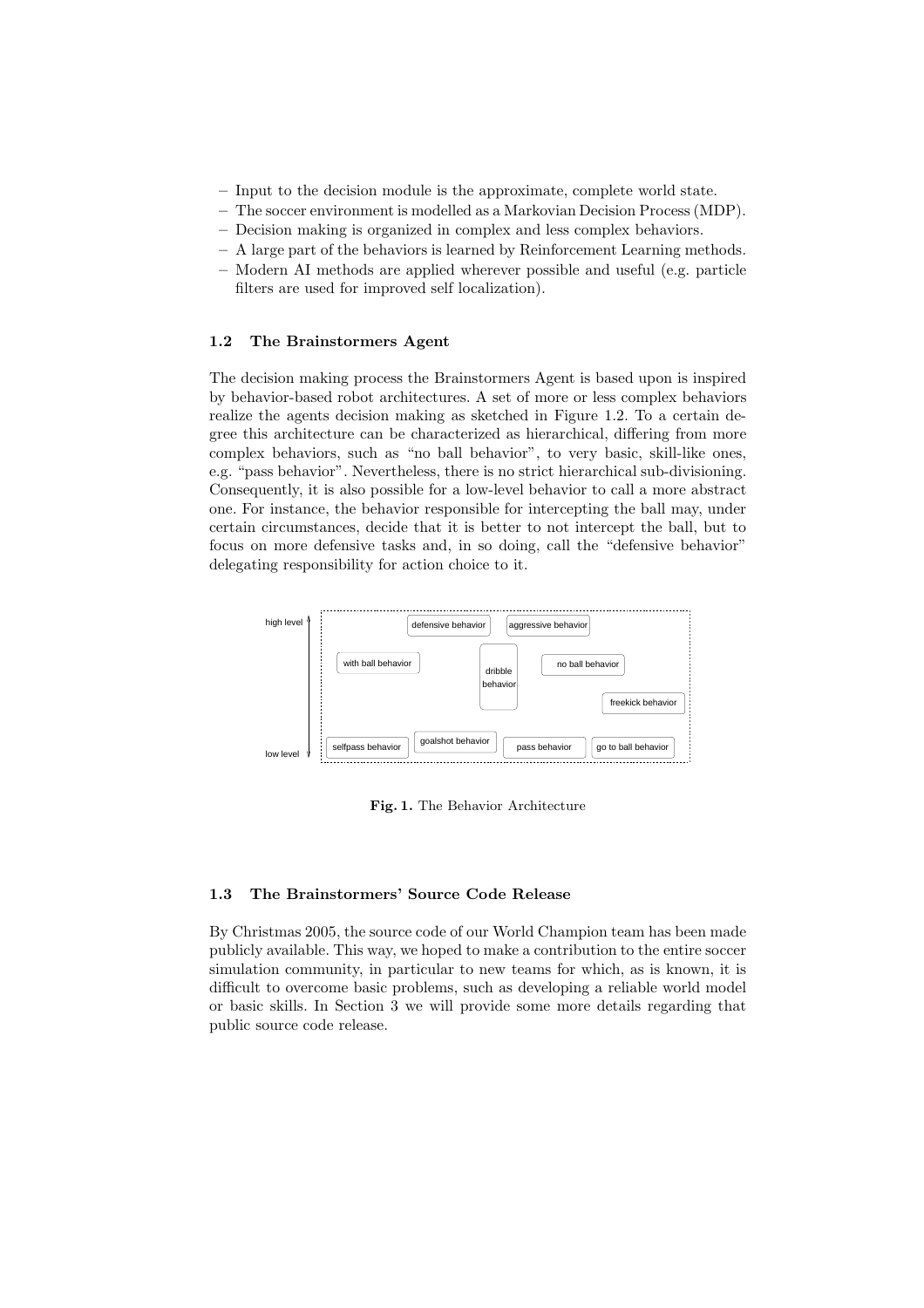## 2 Current Research Efforts

After having introduced the basics on the Brainstormers' competition team, we now want to give some particulars on the use of machine learning, and particularly Reinforcement Learning, approaches to enhance our team's capabilities.

## 2.1 Improved Skill Learning

As mentioned before and detailed in previous team description papers [1], many of our team's basic skills have been implemented using Reinforcement Learning approaches. These skills can be described as single Markov decision processes (MDP). Among others we currently have learnt solutions for the following lowlevel behaviors: intercepting the ball, going to a specific target position, kicking the ball with desired velocity and kick angle, 1-versus-1 situations, running free (in attack play mode), dribbling, passing, and scoring.

From a scientific point of view it is appealing to develop techniques to realize big parts of the agents' behavior by using machine learning methods. From a competition point of view, however, it is also important to not lose track of searching for nearly optimal, and thus highly competitive solutions. So, in a recent work we developed an analytic, hand-coded routine for ball interception which outperformed our own RL solution by about 8.5% regarding the average number of steps to intercept the ball and which is near to the theoretical optimum (see [2] for more details on the problem of ball interception). In [3] we report on the results of an empirical study comparing different approaches to valuefunction approximation for the task of ball interception.

Motivated by this incitations, we recently started re-implementing the corresponding RL learning approach (the problem comprises a six-dimensional continuous state space), figuring out a high potential for improvements to the learning approach, and finally superseded our old neural net-based learnt solution by about 6.0% (see [4] for more details). This, admittedly, does not completely reach the quality of the analytical solution, but supports the following two arguments: First, it is usually not too complicated too yield a behavior/policy of good or even high quality using RL. But, second, in many cases (particularly, when tackling real world problems of higher complexity, as in this case) significant effort is necessary in order to obtain learnt solutions that come near to or even reach the optimal solution and, hence, are competitive.

## 2.2 Reinforcement Learning of Team Strategies

One of our main research interest currently lies in the field of multi-agent Markov decision processes (MMDP). Learning a team strategy can be described as such a MMDP with individual learners. As already stressed in [5] there is no guarantee that an optimal strategy is learned in such a case. In this section we describe the learning algorithm that was used to learn the positioning of players without ball and also the actions of the player with ball. For more details we refer to [6].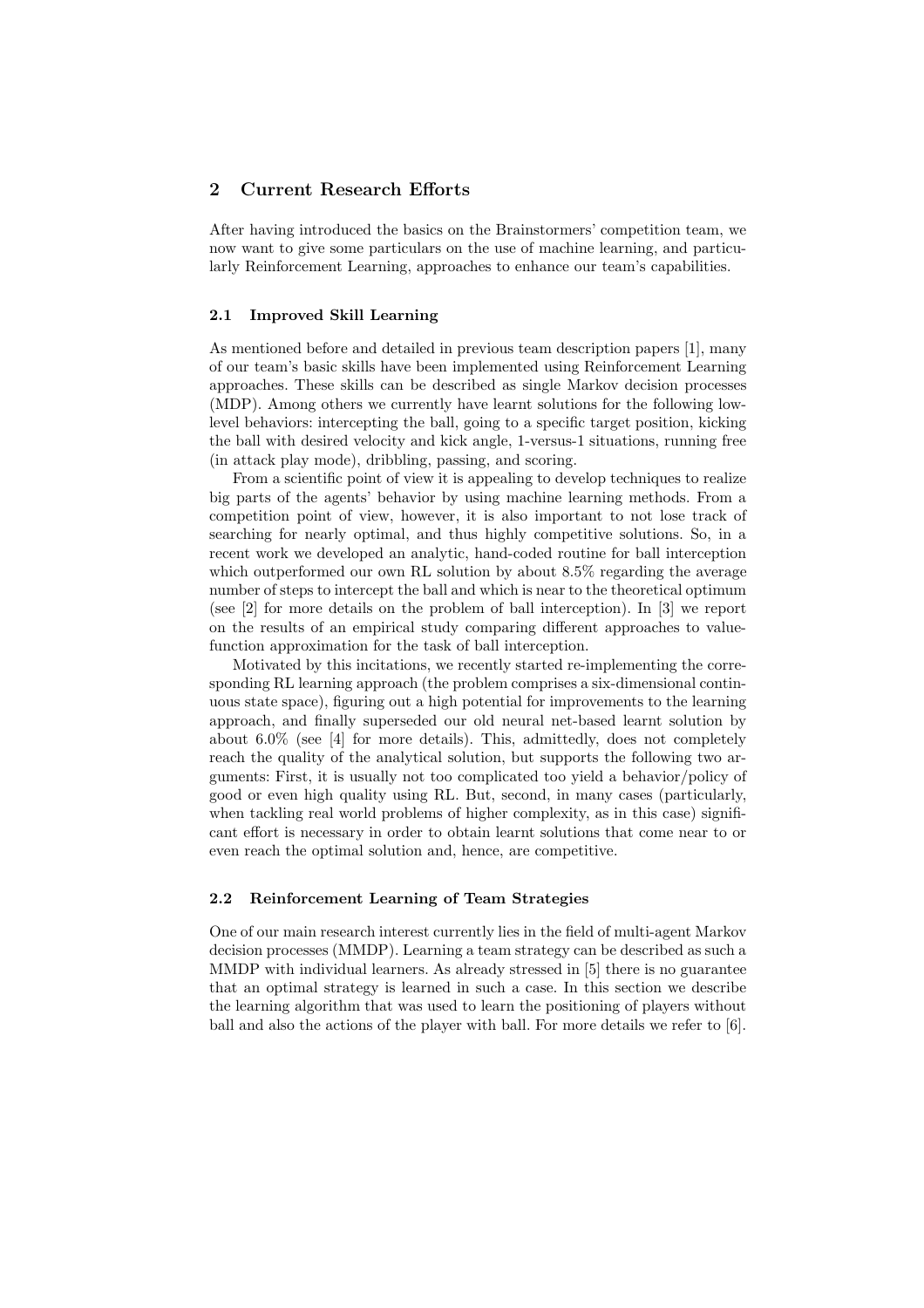The key idea behind this approach is to learn a central value function  $V(s)$ for all players that describes how desirable a situation is. In other words,  $V(s)$ is a mapping from a state s to a value in  $[-1, 1]$ . A value close to 1.0 indicates that this situation is close to success (goal), a value near  $-1.0$  means that it is very probable to loose the ball in that situation.

In our approach a situation consists of ball position and velocity plus the position of all attacking teammates and all defending opponents. The number of teammates and opponents that are used in the state representation for the value function has to be fixed beforehand.

The learning is done in epochs. In the beginning the value function is initialized randomly so the players pursue a random strategy. Now the players play according to that strategy until five successful trajectories have been collected. If a trajectory was unsuccessful (e.g. loss of the ball) it is also stored. An example set  $E$  consisting of situations and rewards is generated from these five successful plus maximal five unsuccessful trajectories.

The terminal state  $s_n$  of a trajectory gets a reward of 1.0  $(V(s_n) = 1.0)$  if it is a successful terminal state and a reward of  $-1.0$   $(V(s_n) = -1.0)$  otherwise. The reward of the other states in the trajectory depends on the distance from the terminal state. Let  $s_1, ..., s_n$  be the states encountered on a trajectory. The value of these states is then computed by:

$$
V(s_i) = decay^{(n-i)} * V(s_n) \qquad i = 1...n - 1 \tag{1}
$$

The parameter  $decay \in (0, 1)$  determines to what extent early states along the trajectories are responsible for the outcome of the trajectory. This idea is similar to the eligibility traces used by  $TD(1)$ .

The states together with the values are then used to train a function approximator. In our implementation we used a neural net that was trained with a variant of the backpropagation algorithm called RPROP ([7]).

The resulting net is then used in the next epoch to evaluate the different actions of a player. The action selection for a single player is done by generating an appropriate set of possible actions that the player could execute. The state after applying each of these actions is predicted using a model of the environment. The successor states are then evaluated using the value function and the best action is selected by choosing the corresponding action that leads to the successor state with the highest value.

The action set of a player that owns the ball can be arbitrarily put together by selecting different types of actions like passes, dribblings, kick-and-rushes and so on. In our current implementation we use the following action types:

- passes directly to a teammate
- passes that a teammate can intercept before the opponent
- dribblings in one of three directions

This approach is very flexible and it is very easy to use new types of actions. The only thing that has to be done is to implement a model of the environment that predicts the successor state for these actions. The model for all of these actions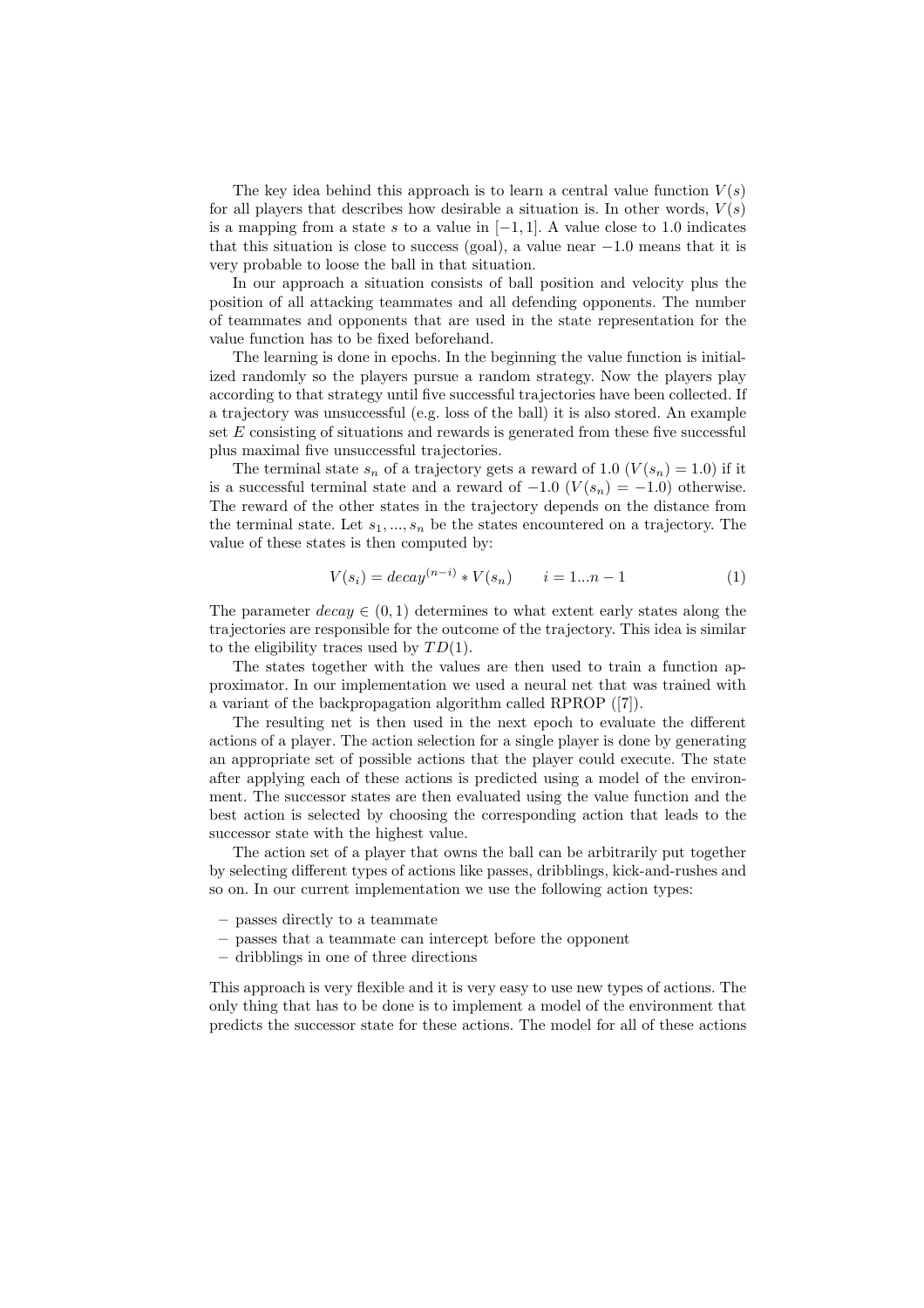assumes that the opponents don't move, only the teammates that are involved in the action are modelled. One could also think of a model that predicts the opponents behavior, but this would restrict the learned strategy to opponents that follow that modelled behavior. Therefore it is better to assume nothing about the opponents, to be able to generalize to unknown opponents.

The action set for a player without the ball is very simple and consists only of moving to different positions relative to the current player position. To prevent the players from moving arbitrarily on the field, we use the concept of home positions and home areas.

A player without ball can choose from the following actions (Actions that would move the player out of his home area are not allowed):

- go in one of eight directions from current position
- go to one of eight positions around the players home position
- go to home position

One limitation of that concept is that each acting players only considers its own action set to search for an optimal action. Theoretically a player would have to consider the joint action set  $a = (a_1, ..., a_n)$  of all attacking players. As already mentioned in [5] this problem can be solved if the underlying MMDP is deterministic (see also [8]). As the soccer server environment is non-deterministic, one could change the soccer server to provide a deterministic environment and then hope that the optimal solution in this environment also works in the nondeterministic case. But as the action set size increases exponentially with the number of agents, this solution is intractable in practice.

#### 2.3 Learning to Score

Scoring a goal or, to term it more generally, to get ahead the final few meters towards the opponent's goal is a difficult task, especially when playing against a well-organized, compact opponent defense. Hence, a highly specialized behavior is necessary for that problem. Based upon the ideas presented in Section 2.2 we also learnt a cooperative team-play behavior to be used when attacking (up to four attackers and four defenders plus goalie were considered) and having the ball in a distance of less than  $20m$  to the opponent goal. Players are allowed to choose from the same sets of actions as above. Accordingly, as this behavior takes control only when the ball is nearer than  $20m$  to the target goal, the number of (meta) actions, e.g. passes or dribblings, until an episode ends – either by scoring a goal or by losing the ball – is rather limited. Therefore, we here can also afford to at least partially model the behavior of involved teammates and opponents, up to maximal five action steps ahead, using conservative, i.e. pessimistic opponent models. When training is done for more complex situations, i.e. with many opponents, it can be hard to obtain positive episodes with a randomly initialized value functions. Prior experience can be carried over from learning in simpler situations to provide better chances for scoring with exploration. For lots of starting situations the learnt behavior yields better results, i.e. higher scoring success rates, than our hand-coded attack behavior used at the German Open 04.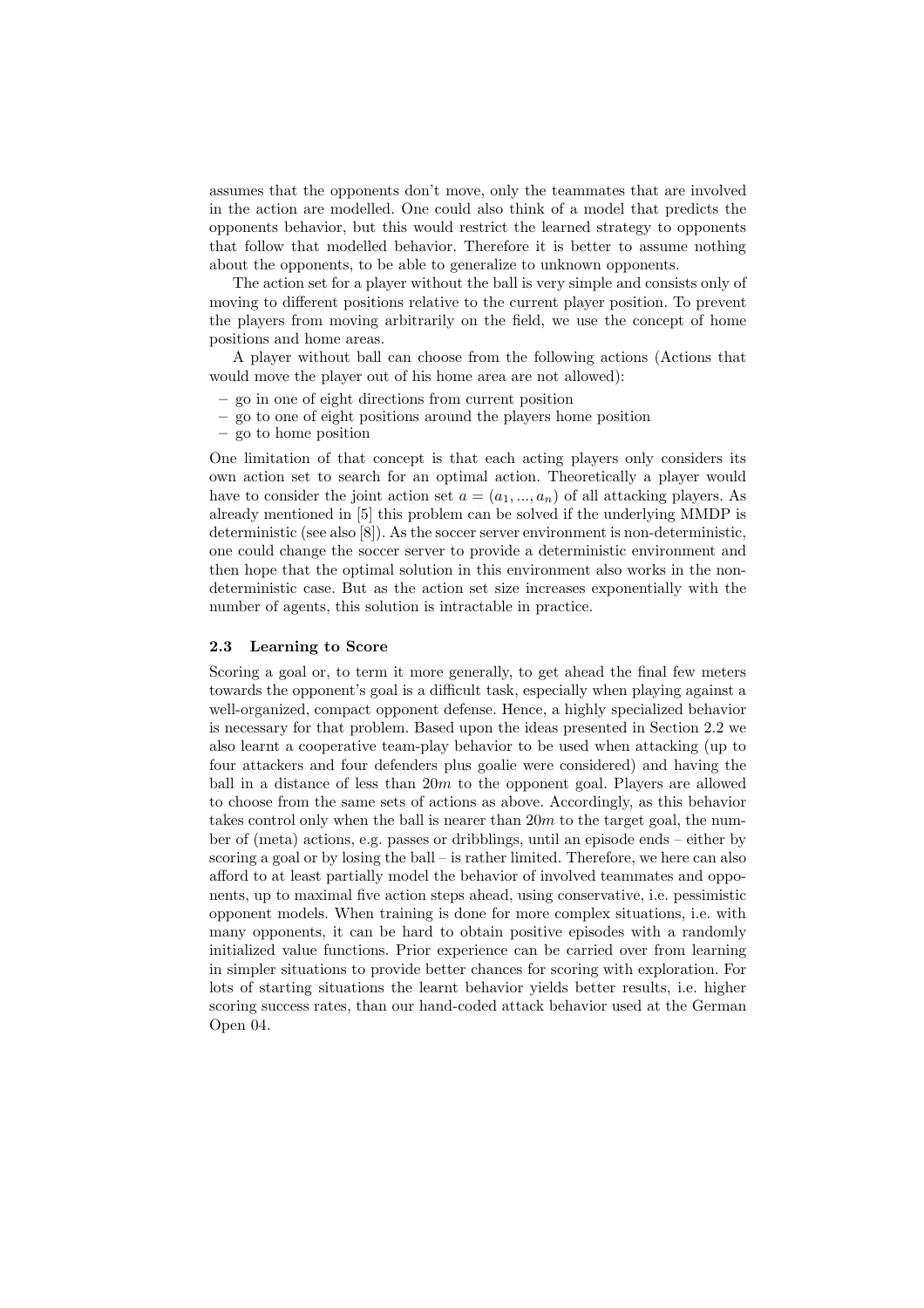#### 2.4 Balancing Deliberativity and Reactivity

There are two fundamental approaches to realize autonomous agents: the reactive and the deliberative approach. A purely reactive agent receives some input via its external sensors, processes it and produces an output. On the contrary, an entirely deliberative agent has its own internal view of its environment and is thus able to build and follow its own plans, aiming to reach some specific goal state. In practice, it is, however, desirable to have a hybrid agent that represents a mixture of the former ones [9], being able to follow its own plans, but sometimes directly reacts to external events without deliberation.

The Brainstormers agent can be characterized as some hybrid agent with an accentuation on its reactive side. Although following that paradigm is suitable for the soccer simulation environment, it also has its drawbacks: Under certain circumstances, it can be advantageous to reduce reactivity, thus abandoning a short-term improvement of the current situation (e.g. getting into ball possession during the next simulation cycle), and to aim at a long-term profit instead.

A typical example in robotic soccer simulation is the problem of overcoming the opponents' offside line: For the attackers, who are assumed to be in ball possession, it is difficult to get ahead, if the defenders position themselves in a line and in so doing employ the offside rule in their interest. A reactive approach would most probably tend to repeated safe passes among teammates until, eventually, a "gap" in the opponents' defending line appears. This strategy, however, is deemed to last for a rather long time, if the opponent defense is competitive. Consequently, a goal-oriented behavior, which accepts losing the ball in case of failure but most likely improves our team's current situation significantly in case of success, seems promising.

Having this in mind, one of our current efforts aims at enhancing the Brainstormers with a set of more deliberative behavior strategies. So, for example, we target to overcome the opponent offside line by using an explicit, cooperative two-player behavior, which is based on communication between the players involved and on accurate timing. One of the inherent difficulties we have to face here, is the specification of start conditions under which the behavior will most likely produce good results. For this task we developed a probability model that reflects the probabilities that the strategy to overcome the offside line is successful. Here, we discretized the space of viable starting situations for the behavior, performed sample runs for varying parameter settings over that grid and that way generated training examples representing exemplary success probabilities. Using these, we then trained a neural network in a supervised manner in order to apply them for the determination of critic behavior-specific parameter values (e.g. target velocity and angle of the final pass when overcoming the offside line) which most likely yield highest success rates. During testing, the success rates predicted by the net for the use of behavior-specific parameters have shown to feature an average error of about 7% only. Furthermore, it became obvious that in half of all standard scenarios, in which two of our attackers tried to cooperatively overcome the opponent's offside line, a parameter setting could be found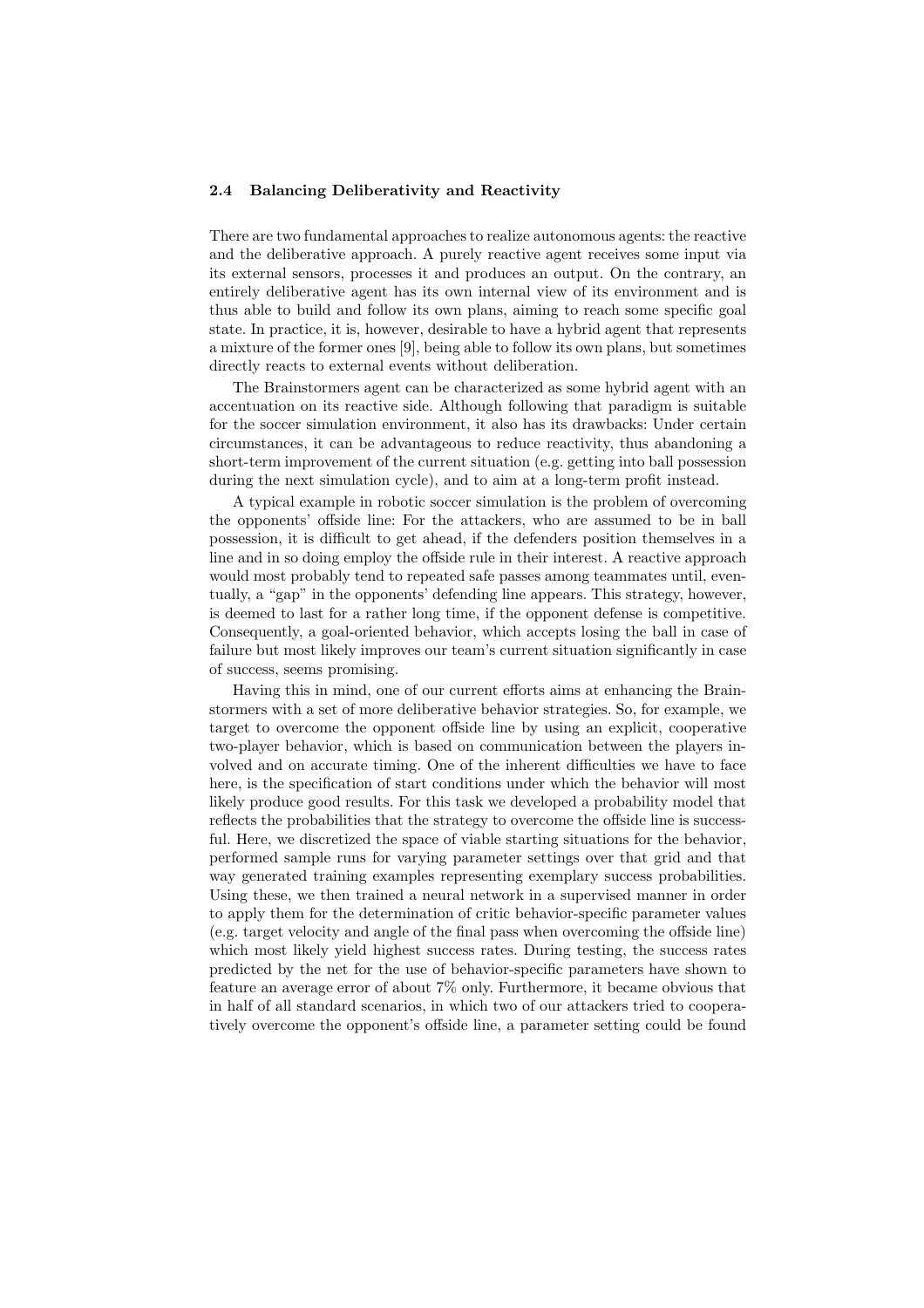for which the success probability is higher than 50%. Using these numbers, it is not difficult to infer and implement a suitable strategy for pushing ahead.

# 3 Brainstormers 2D — Public Source Code Release 2005

The source code of our team is made publicly available under the terms of the GNU General Public License  $(GPL)^1$  and comes without any warranty. You may download the entire source code package from

http://www.ni.uos.de/index.php?id=3.

The release contains the following components:

- the entire world model module, including
	- self-localization via particle filters,
	- world state memory and statistics,
	- communication with the soccer server (sensoring),
	- soccer server parameter handling
- the entire set of agent skills:
	- three variants of dribbling,
	- ball facing and searching,
	- going to specified positions forwards as well as backwards,
	- four variants of ball interception,
	- three variants of ball kicking,
	- ball holding,
	- goal scoring,
	- passing and self passing,
	- and several others
- numerous learned behaviours using reinforcement learning (value function representation has been done with neural networks typically, that are included as well)
- a complete behavior controller for neck control
- a complete behavior controller for view control
- a complete behavior controller for attention-to control
- useful tools, like
	- classes for handling geometric data structures,
	- a library  $(n++)$  for working with neural networks,
	- classes for communication via UDP,
	- tools for reading/writing configuration files etc.
- appropriate configuration files
- the Brainstormers online coach, called SputCoach, including its source code (version of February 2005)

Thus, this Brainstormers agent source code release is complete with respect to the current state of development of our team with one exception: On the strategic decision level the corresponding behavior has been replaced by a simple demo behavior.

<sup>1</sup> http://www.gnu.org/copyleft/gpl.html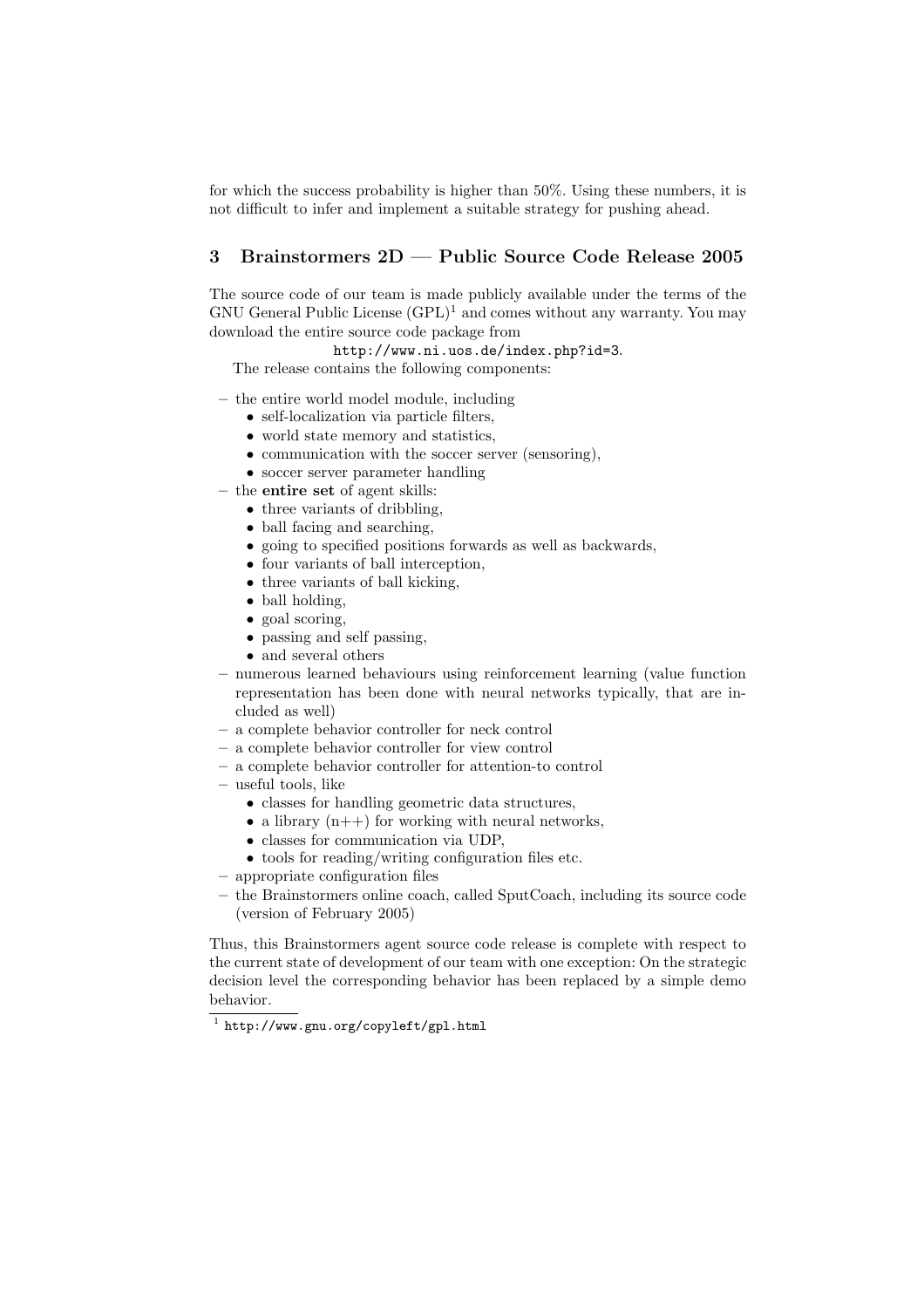#### 3.1 Utilization of Reinforcement Learning

As indicated at the beginning of this document, a main research goal of our efforts in the development of the Brainstormers is to employ Reinforcement Learning methods wherever applicable. The source code release 2005 contains a lot of our results in applying RL—some learning algorithms as well as behaviors that exploit the results of learning (e.g. those behaving greedily with respect to a value function represented by a neural network). The following learned modules are part of that release:

- learned skills, such as ball kicking (NeuroKick and NeuroKick05), ball intercepting (NeuroIntercept), going to a position (NeuroGo2Pos)
- learned medium-level capabilities, like passing (NeuroWball, LearnWball)
- learned team-level capabilities, such as cooperatively scoring a goal (Score04 or positioning (NeuroPositioning)
- function approximators to represent state and state-action value functions

# 4 Summary

In this team description paper we have outlined the characteristics of the Brainstormers team participating in RoboCup's 2D Soccer Simulation League. We have stressed that our main research focus lies on the development of Reinforcement Learning techniques and their integration into our team. Currently, we are particularly interested in extending RL approaches to multi-agent scenarios (team play) as well as in advancing the quality and accuracy of learnt behaviors to be equal or superior to hand-coded ones.

Furthermore, we have given a very brief outline of our team's source code release which we made publicly available at the end of 2005.

# References

- 1. Riedmiller, M., Merke, A., Meier, D., Hoffmann, A., Sinner, A., Thate, O., Kill, C., Ehrmann, R.: Karlsruhe brainstormers - a reinforcement learning way to robotic soccer. In Jennings, A., Stone, P., eds.: RoboCup-2000: Robot Soccer World Cup IV, LNCS. Springer (2000)
- 2. Stolzenburg, F., Obst, O., Murray, J.: Qualitative Velocity and Ball Interception. In: KI 2002: Advances in Artificial Intelligence, Twentyfifth Annual German Conference on AI, Aachen, Germany (2002) 283–298
- 3. Gabel, T., Riedmiller, M.: CBR for State Value Function Approximation in Reinforcement Learning. In: Proceedings of the 6th International Conference on Case-Based Reasoning (ICCBR 2005), Chicago, USA, Springer (2005) 206–221
- 4. Gabel, T., Riedmiller, M.: Learning a Partial Behavior for a Competitive Robotic Soccer Agent. KI Zeitschrift (2006. To appear)
- 5. Merke, A., Riedmiller, M.: Karlsruhe brainstormers a reinforcement learning way to robotic soccer ii. In Birk, A., Coradeschi, S., Tadokoro, S., eds.: RoboCup-2001: Robot Soccer World Cup V, LNCS. Springer (2001) 322–327